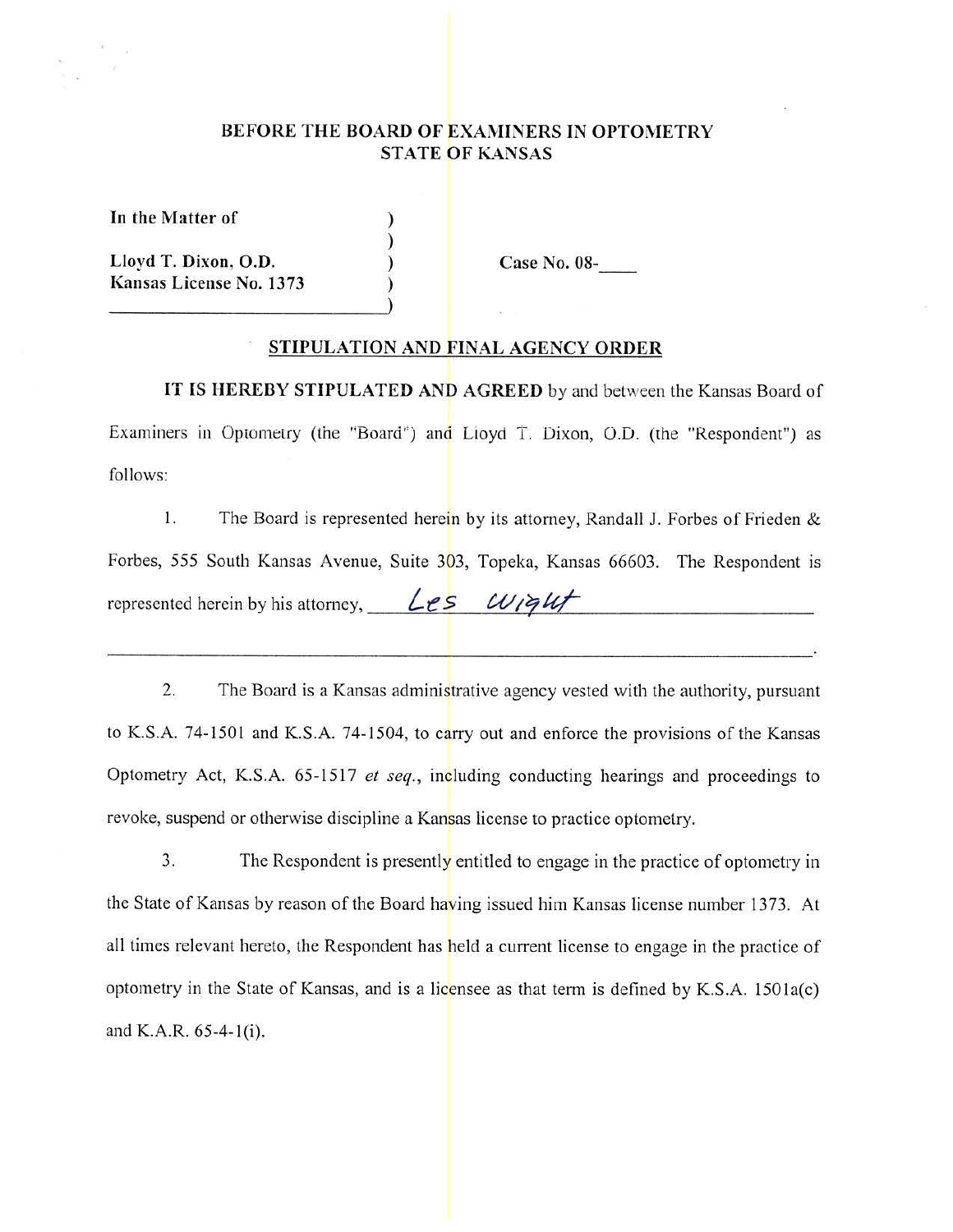4. The Board has received certain information, has investigated and has determined that there are reasonable grounds to believe that the Respondent has committed an act or acts, in violation of the Kansas Optometry Act, K.S.A. 65-1501, *et seq.* 

5. Respondent hereby admits and waives any further proof in this or any other proceeding before or initiated by the Board:

A. On one or more occasions, the Respondent signed excuse from work notes for a patient, who the Respondent did not see for any optometric purpose.

B. On one or more occasions, the Respondent signed excuse from work notes for a patient's wife, who was not one of Respondent's patients and Respondent did not see for any optometric purpose.

6. The Board hereby finds and concludes that Respondent's conduct, as described above, is grounds for disciplinary action in the State of Kansas pursuant to the following: K.S.A. 65-1517(b), as further defined by K.S.A. 65-1516(a)(3); K.S.A. 65-1517(b), as further defined by K.S.A.  $65-1516(b)(8)$ ; and K.S.A.  $65-1517(e)$ .

7. The Board hereby finds and the Respondent hereby agrees that the following disposition is just and appropriate under the circumstances:

A. FINE. Respondent hereby agrees and consents to the Board entering an order requiring that the Respondent, within ten (10) days of the date of the Final Agency Order contemplated hereby, pay to the Board an administrative fine in the amount of One Thousand Dollars (\$1,000.00).

B. OTHER REQUIREMENTS. Respondent hereby acknowledges and agrees that as a condition of this Stipulation and Final Agency Order, he must:

1. Comply fully with this Stipulation and Final Agency Order; and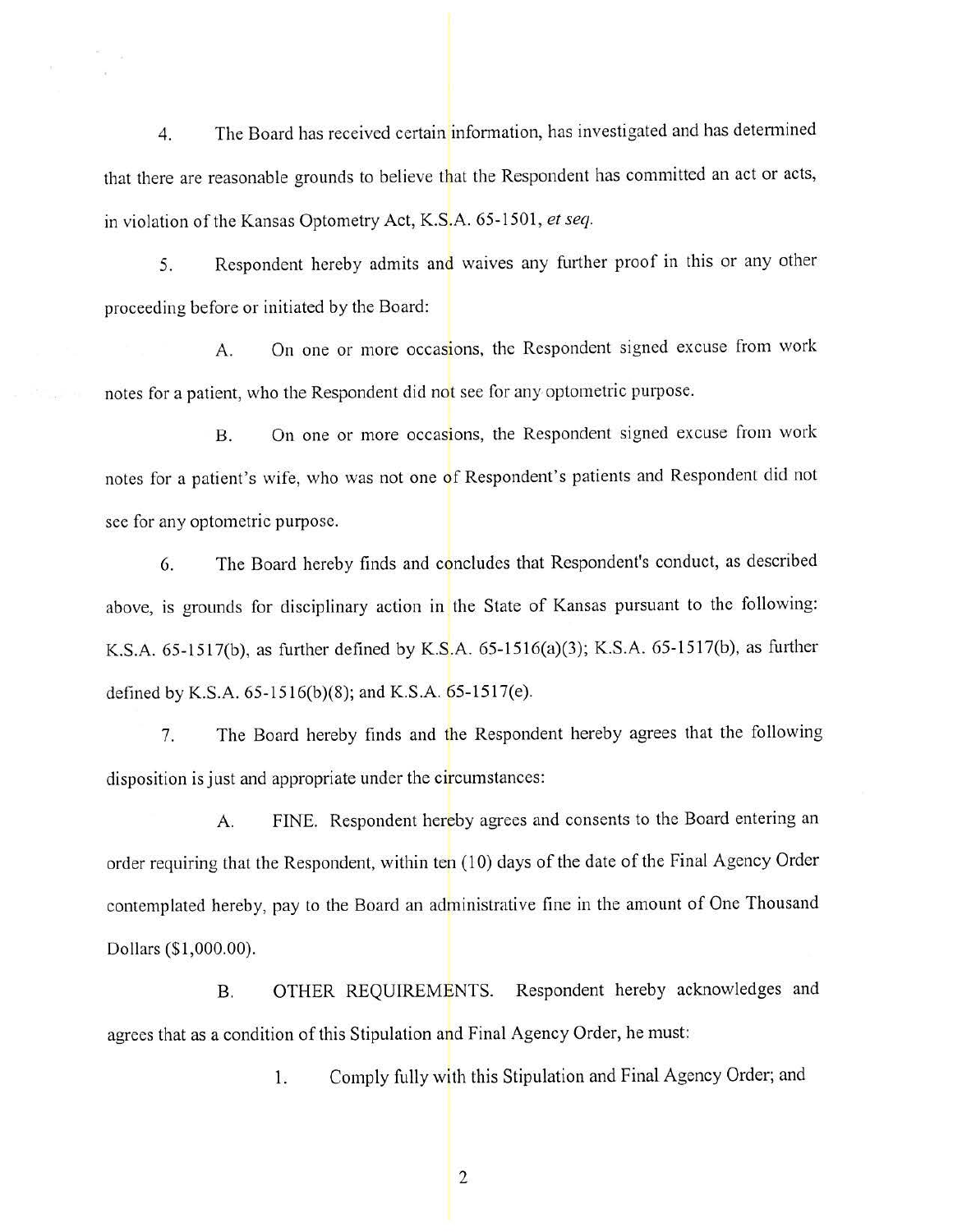2. Comply fully with the Kansas Optometry Act, the Board's rules and regulations, and all state and federal laws relating to Kansas optometrists.

8. Respondent hereby agrees that all information in the possession of the Board's Investigation Member, its staff, its investigators and its attorney regarding the investigation, which led to this disciplinary action, and all information discovered during the pendency of the disciplinary action may be disclosed to and considered by the Board as part of the presentation and consideration of the proposal of settlement in the form of this Stipulation and Final Agency Order and the Final Order provided for herein, with or without the presence of the Respondent or his attorney. In the event that this Stipulation and Final Agency Order and the Final Order provided for herein are not accepted and approved by the Board, the Respondent further waives any objection to the Board members' consideration of this Stipulation and Final Agency Order or the information mentioned in the preceding sentence and further agrees to waive any claim of due process violation or the right to seek the disqualification of any Board member as a result of the Board member's consideration of said document and information.

9. The stipulations contained herein shall not become binding until this Stipulation and Final Agency Action is approved by the Board and the Final Order provided for herein is entered by the Board. The Respondent acknowledges that the approval of the Board's attorney shall not constitute the approval of the Board or bind the Board to approve this Stipulation and Final Agency Action or the Final Order provided for herein.

10. The Respondent agrees that this Stipulation and Final Agency Order is in conformance with Kansas and federal law and the Board has jurisdiction to enter into it and enter the Final Order provided for herein. The Respondent further agrees that the Kansas Optometry Act, K.S.A. 65-1501, *et seq.*, is constitutional on its face and as applied in this case.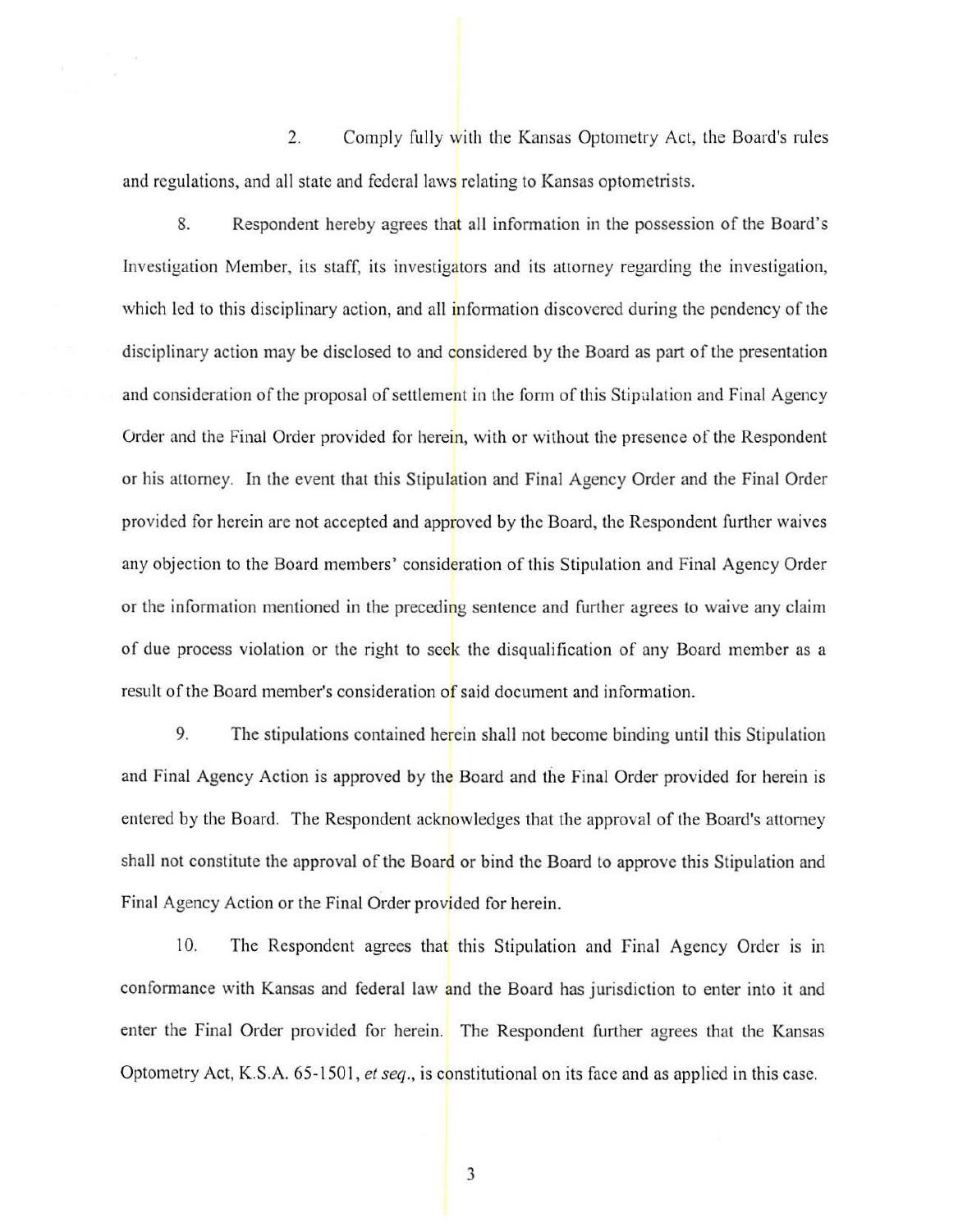11. This stipulation constitutes the entire agreement of the parties and may only be modified by a subsequent writing signed by them. The agreement shall be interpreted in accordance with the laws of the State of Kansas.

12. The Respondent acknowledges that he has the following rights:

A. To have formal notice of charges served upon him;

B. To file a response to the charges;

C. To have notice of and participate in a formal adjudicative hearing with the Board making specific findings of facts and conclusions of law based only upon evidence admitted at such hearing; and

D. To take advantage of all applicable provisions of the Kansas Administrative Procedures Act and the Act For Judicial Review and Civil Enforcement of Agency Action.

13. The Respondent freely waives these foregoing rights and acknowledges that the said waiver is made voluntarily and in consideration of the Board's limiting the disciplinary action taken against him to those provided for herein. The Respondent further waives the right to seek reconsideration or appeal or otherwise contest this Stipulation and Final Agency Order and the Final Order provided for herein.

14. For purposes of reporting to the National Practitioner's Data Bank, this matter shall be categorized as follows:

A. Adverse Action Classification: "1173 Publicly Available Fine/Monetary Penalty"

B. Basis For Action: "10 Unprofessional Conduct."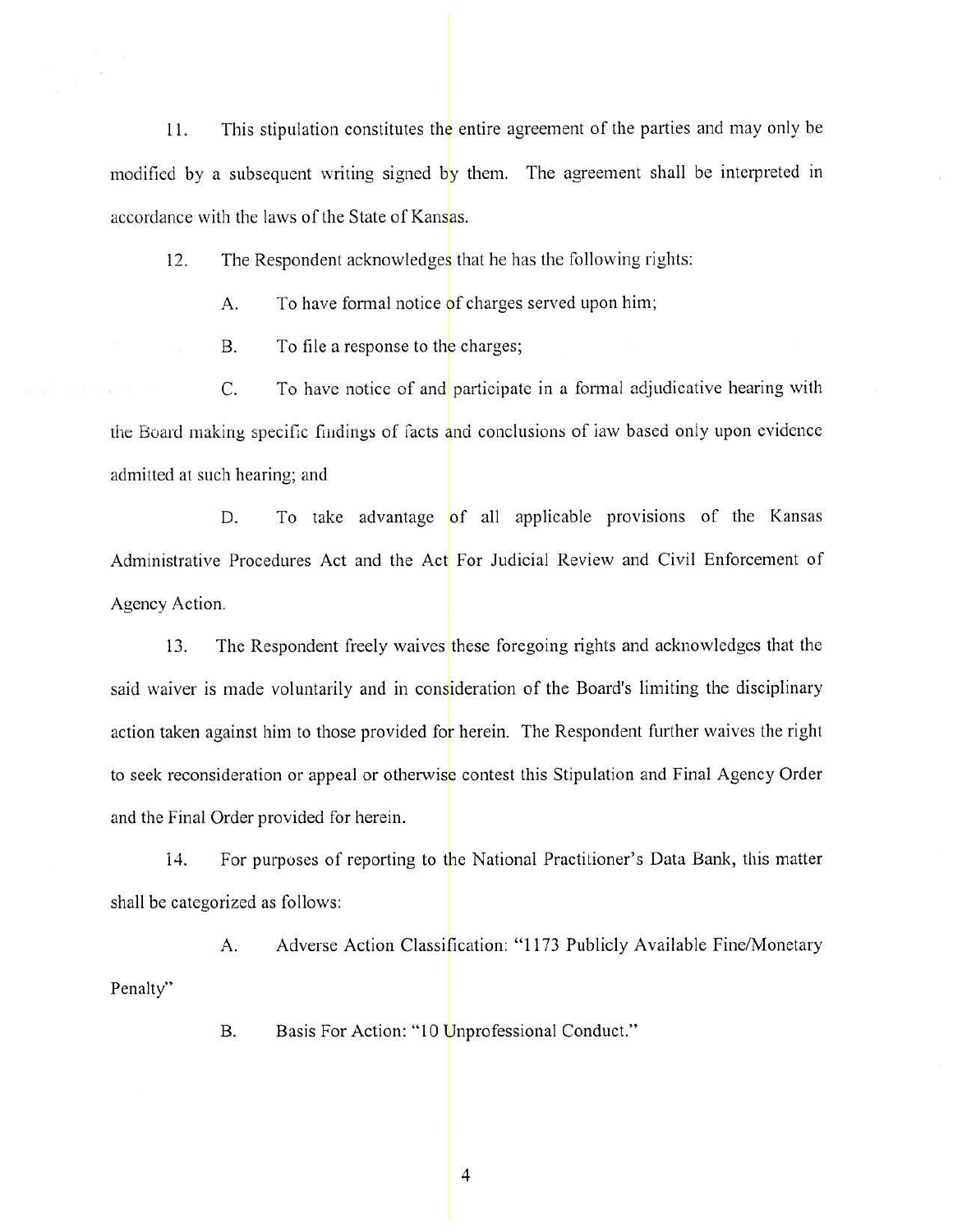15. The Respondent acknowledges that he enters into this Stipulation and Final Agency Order freely and voluntarily after consultation with counsel of his choosing or after having had the opportunity to do so. The Respondent further acknowledges that he has read this Stipulation and Final Agency order in its entirety, that he understands its legal consequences and that he agrees that none of its terms are unconscionable, arbitrary or capricious.

16. Time is of the essence to this Stipulation and Final Agency Order. Respondent acknowledges and agrees that any violation of this Stipulation and Final Agency Order shall constitute a willful violation of a lawful Board order and grounds for further disciplinary action against him. The pendency of any disciplinary action arising out of an alleged violation of this Stipulation and Final Agency Order shall not affect the obligation of Respondent to comply with all terms and conditions of this Stipulation and Final Agency Order.

17. This Stipulation and Final Agency Order constitutes the entire and final agreement of the parties. In the event any provision of this Stipulation and Final Agency Order is deemed invalid or unenforceable by a court of competent jurisdiction, it shall be severed and the remaining provisions of this Stipulation and Final Agency Order shall be given full force and effect.

18. Upon execution by all parties, this Stipulation and Final Agency Order shall be a public record in the custody of the Board.

19. This Stipulation and Final Agency Order shall become effective on the day it is approved, accepted and made an order of the Board by way of signature of the Board's authorized representative.

20. The Respondent acknowledges that he has been advised by the Board that he would have the right within 15 days after service of the Final Order provided for herein to file a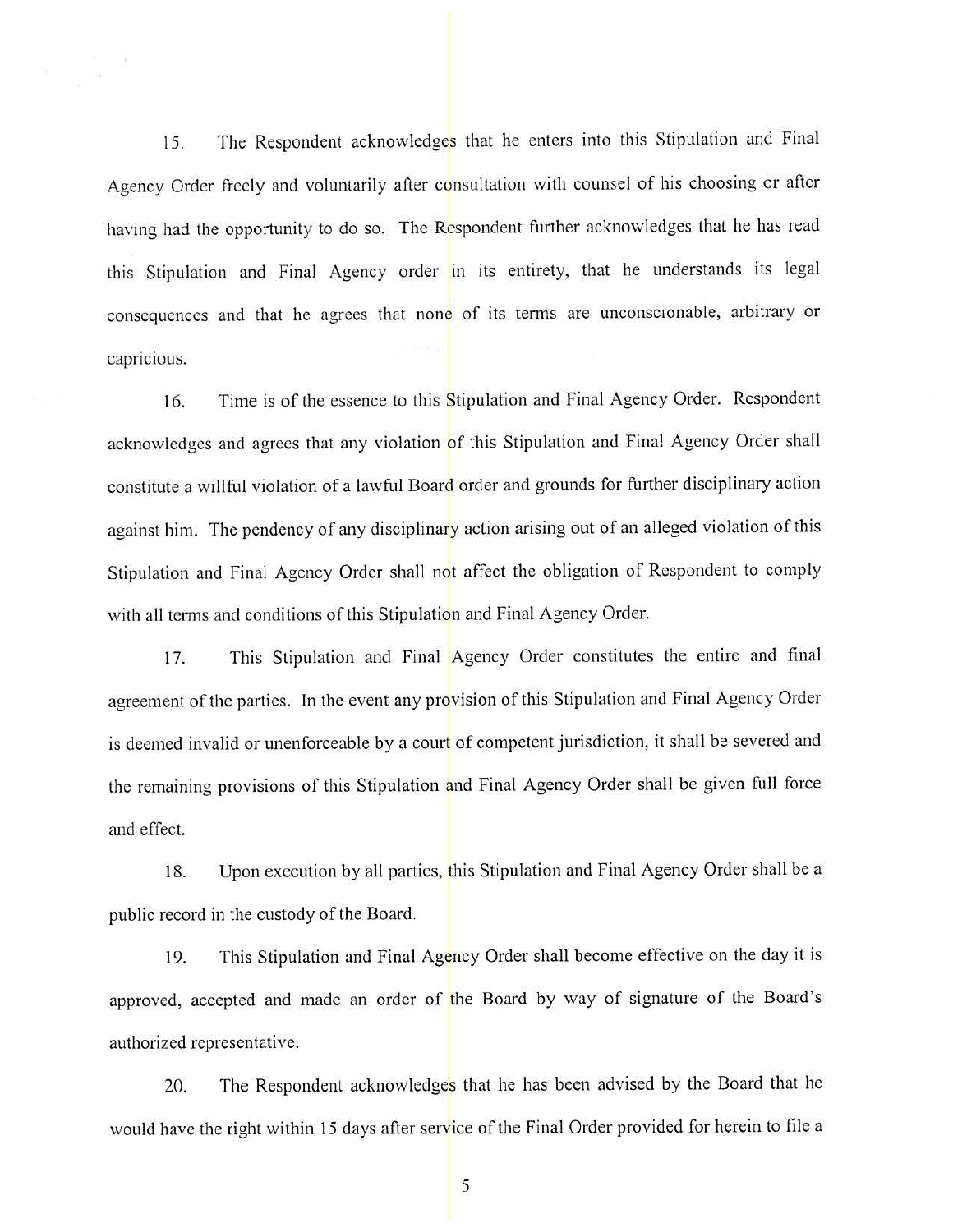petition for reconsideration with the Board and the right within 30 days after service of the Final Order provided for herein to file a petition for judicial review in the District Court of Shawnee County, Kansas, in accordance with the Kansas Act for Judicial Review and Civil Enforcement of Agency Actions, KS.A. 77-601, *et seq.,* and to serve such a petition for judicial review on the Kansas Board of Examiners in Optometry by serving Penny Bowie, Executive Officer at 3109 West 6<sup>th</sup> Street, Suite B, Lawrence, Kansas 66049. The Respondent hereby waives those rights.

### AGREED AND ACCEPTED BY:

)  $_{\partial}$   $/$ Dixon, O.D.

Gilan Cockrell, O.D. nvestigation Member

Les D. Whight  $\mu_0$  # 26229

Law Offices of Les D. Wright 501 W. Lexington Independence, MO 64050 TEL: 816/836-4000 FAX: 816/833-1805

Randall J. Forbes, P.A. FRIEDEN & FORBES #09089 555 S. Kansas Avenue, Suite 303 Topeka, KS 66603 TEL: 785/232-7266 FAX: 785/232-5841 Attorney for Kansas Board of Examiners In Optometry

 $12.8.0%$ Date

 $1 - 15 - 09$ Date

 $\frac{1 - 12 - 09}{\text{Date}}$ 

 $13.09$ 

Date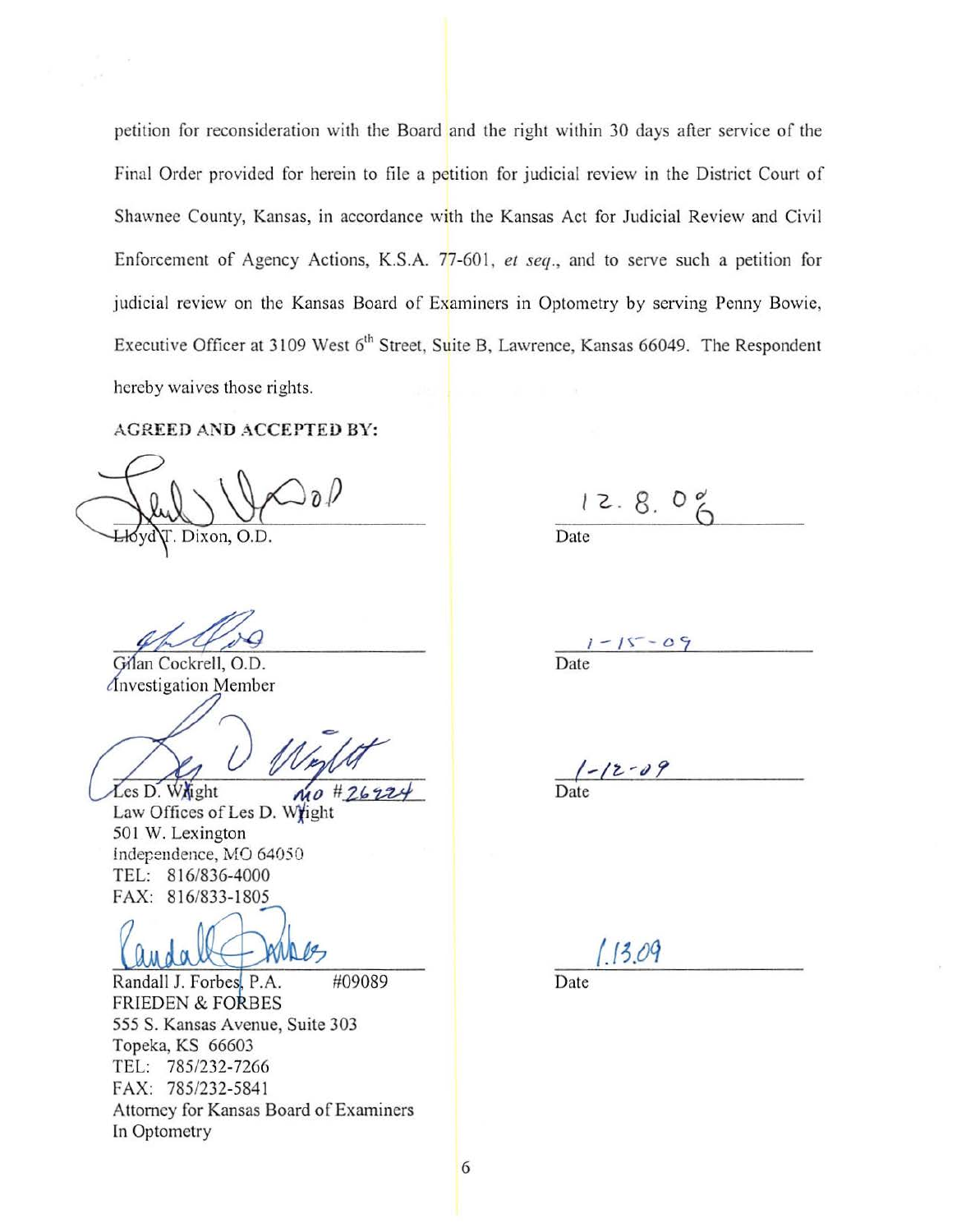# **BEFORE THE BOARD OF EXAMINERS IN OPTOMETRY STATE OF KANSAS**

) ) ) )

**In the Matter of** 

**Lloyd T. Dixon, O.D. Kansas License No. 1373**  Case No. 08-

## **FINAL ORDER**

Upon motion duly made, seconded and passed, the Kansas Board of Examiners in Optometry (the "Board") hereby approves and accepts the within Stipulation and Final Agency Order and incorporates the provisions thereof as the Final Order of the Board.

ENTERED AND EFFECTIVE this the  $\sqrt{\frac{2\alpha u u v}{c}}$  $^{1,20}$  $^{0.9}$ .

### **KANSAS BOARD OF EXAMINERS IN OPTOMETRY**

By:

Douglas Ayre, O.D.

President